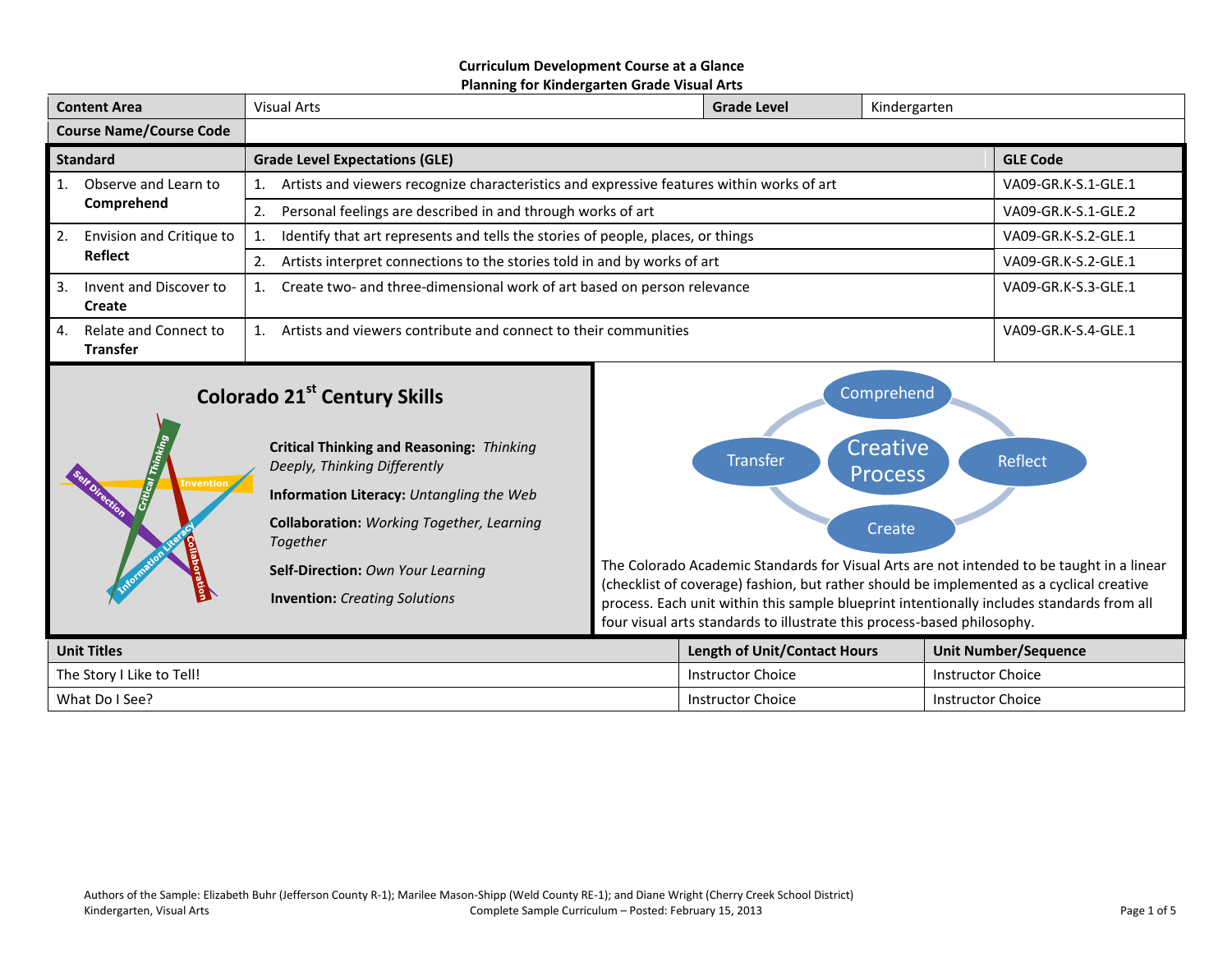| <b>Unit Title</b>                                                                 | The Story I Like to Tell!                                                                                                                                                                                                                                      |                                                                                                                                                                                                                                | <b>Length of Unit</b> | <b>Instructor Choice</b> |
|-----------------------------------------------------------------------------------|----------------------------------------------------------------------------------------------------------------------------------------------------------------------------------------------------------------------------------------------------------------|--------------------------------------------------------------------------------------------------------------------------------------------------------------------------------------------------------------------------------|-----------------------|--------------------------|
| <b>Focusing Lens(es)</b>                                                          | <b>Beliefs/Values</b>                                                                                                                                                                                                                                          | <b>Standards and Grade</b><br>VA09-GR.k-S.1-GLE.1, VA09-GR.k-S.1-GLE.2<br>VA09-GR.k-S.2-GLE.1, VA09-GR.k-S.2-GLE.2<br><b>Level Expectations</b><br><b>Addressed in this Unit</b><br>VA09-GR.k-S.2-GLE.1<br>VA09-GR.k-S.4-GLE.1 |                       |                          |
| <b>Inquiry Questions</b><br>(Engaging-<br>Debatable):                             | Should a story make you feel a certain way? Why? (VA09-GR.k-S.1-GLE.2-EO.a,b,c) and (VA09-GR.k-S.2-GLE.1, 2) and (VA09-GR.k-S.4-GLE.1-EO.a,b,c)<br>Why can a story tell you something about a person, place or idea?<br>Should anyone be able to tell a story? |                                                                                                                                                                                                                                |                       |                          |
| <b>Unit Strands</b>                                                               | Comprehend/Reflect/Create/Transfer                                                                                                                                                                                                                             |                                                                                                                                                                                                                                |                       |                          |
| Expression, Tradition, Style, Influence, Community, Reflection<br><b>Concepts</b> |                                                                                                                                                                                                                                                                |                                                                                                                                                                                                                                |                       |                          |

| <b>Generalizations</b>                                                                                                                  | <b>Guiding Questions</b>                                                                        |                                                                                                                           |  |
|-----------------------------------------------------------------------------------------------------------------------------------------|-------------------------------------------------------------------------------------------------|---------------------------------------------------------------------------------------------------------------------------|--|
| My students will Understand that                                                                                                        | <b>Factual</b>                                                                                  | Conceptual                                                                                                                |  |
| Traditions and stories influence artistic expression. (VA09-<br>GR.k-S.1-GLE.2-EO.a,b) and (VA09-GR.k-S.3-GLE.3-EO.a,c)                 | How does choice of materials help to tell your story?                                           | Can a story make us change our mind? How?<br>How can artists respectfully explore cultural traditions<br>when making art? |  |
| Artistic styles reflect time and community. (VA09-GR.k-<br>$S.4-GLE.1-EO.b.c$                                                           | How can artifacts from different time periods and<br>locations define the people who made them? | Why is it important to consider the time period and<br>individuals that created art?                                      |  |
| Beliefs and values are expressed through visual<br>storytelling to reflect community tradition. (VA09-GR.k-<br>S.2-GLE.1, GLE.2-EO.a,b) | Why do artists choose specific media and technique to<br>tell stories?                          | Should stories differ depending on an artist's beliefs and<br>values?                                                     |  |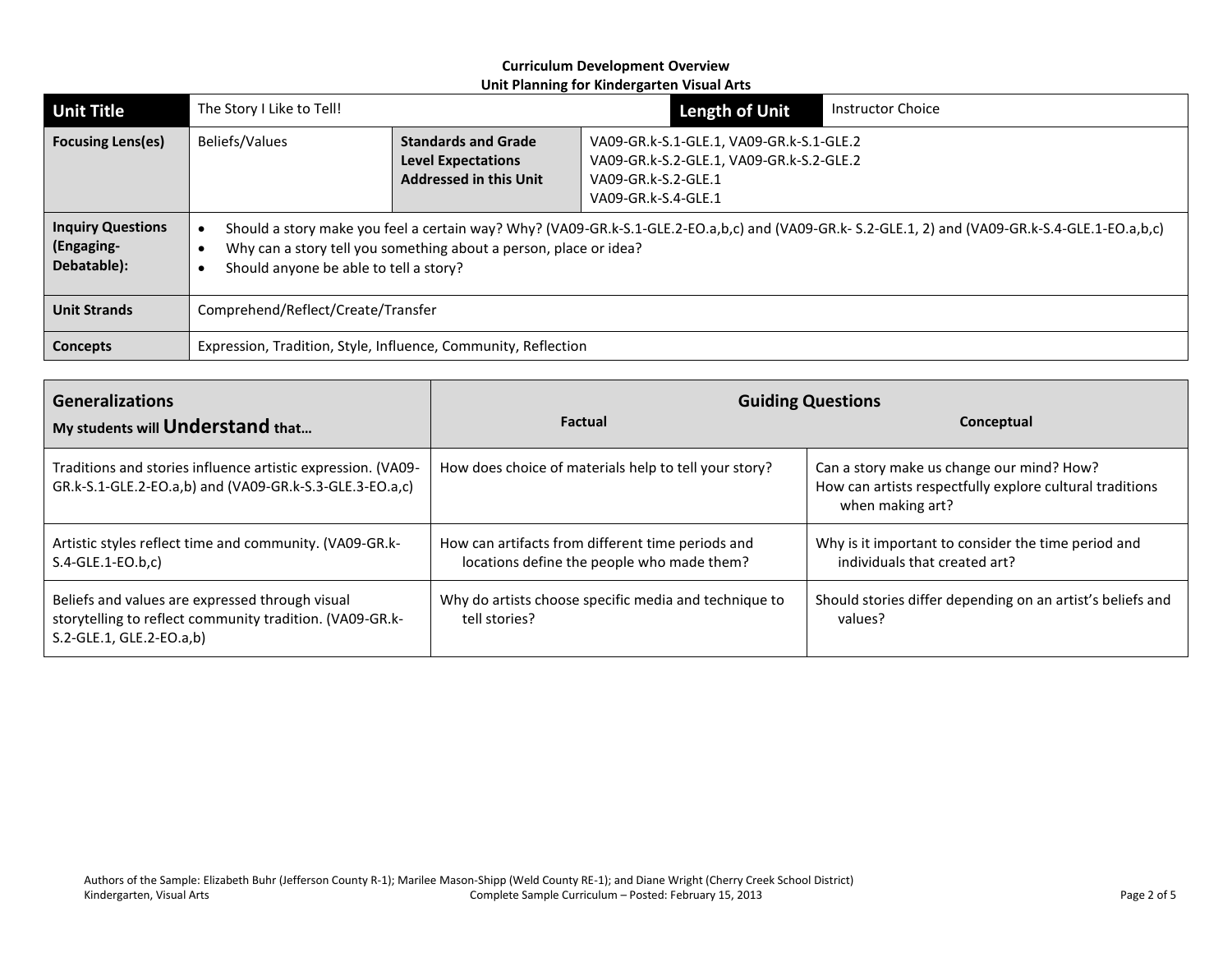| <b>Critical Content:</b>                                                                                                                                                                                                                                                                                                                                                                                                                                                                                                                                                                                                                                    | <b>Key Skills:</b>                                                                                                                                                                                                                                                                                                                                                                                                            |  |
|-------------------------------------------------------------------------------------------------------------------------------------------------------------------------------------------------------------------------------------------------------------------------------------------------------------------------------------------------------------------------------------------------------------------------------------------------------------------------------------------------------------------------------------------------------------------------------------------------------------------------------------------------------------|-------------------------------------------------------------------------------------------------------------------------------------------------------------------------------------------------------------------------------------------------------------------------------------------------------------------------------------------------------------------------------------------------------------------------------|--|
| My students will <b>Know</b>                                                                                                                                                                                                                                                                                                                                                                                                                                                                                                                                                                                                                                | My students will be able to $(Do)$                                                                                                                                                                                                                                                                                                                                                                                            |  |
| Ways in which artists depict feelings through sensory and expressive features of an<br>$\bullet$<br>artwork, as seen in the work of Edward Munch, Pablo Picasso, Judy Pfaff, Yinka<br>Shonibare. (VA09-GR.k-S.1-GLE.2-EO.a,b)<br>How artists incorporate personal thoughts in their artwork, , as in the work of<br>$\bullet$<br>Swoon and Monica Canilao, El Anatsui and Tony Ortega. (VA09-GR.k-S.2-GLE.1-<br>EO.a, b, c, GLE. $2$ -EO.a, b)<br>Line and color as expressive components of art (VA09-GR.k-S.3-GLE.3-EO.a,c)<br>$\bullet$<br>The importance of context (place, time, culture) in art making (VA09-GR.k-S.4-<br>$\bullet$<br>$GLE.1-EO.b.c$ | Observe how emotion is expressed through sensory and expressive features in art.<br>(VA09-GR.k-S.1-GLE.2-EO.a,b)<br>Demonstrate how a work of art incorporates personal beliefs and values. (VA09-<br>GR.k-S.2-GLE.1-EO.a,b,c, GLE.2-EO.a,b)<br>Experiment with line and value using a variety of techniques and media. (VA09-<br>GR.k-S.3-GLE.3-EO.a,c)<br>Relate a work of art to its context. (VA09-GR.k-S.4-GLE.1-EO.b,c) |  |

**Critical Language:** includes the Academic and Technical vocabulary, semantics, and discourse which are particular to and necessary for accessing a given discipline. EXAMPLE: A student in Language Arts can demonstrate the ability to apply and comprehend critical language through the following statement: *"Mark Twain exposes the hypocrisy of slavery through the use of satire."*

| A student in<br>can demonstrate the<br>ability to apply and comprehend critical language<br>through the following statement(s): |                                        | Behind every artwork is an artist's story.                                              |
|---------------------------------------------------------------------------------------------------------------------------------|----------------------------------------|-----------------------------------------------------------------------------------------|
| <b>Academic Vocabulary:</b>                                                                                                     |                                        | Expression, tradition, style, influence, community, reflection, line, media, techniques |
|                                                                                                                                 |                                        |                                                                                         |
| <b>Technical Vocabulary:</b>                                                                                                    | Sensory and expressive features of art |                                                                                         |
|                                                                                                                                 |                                        |                                                                                         |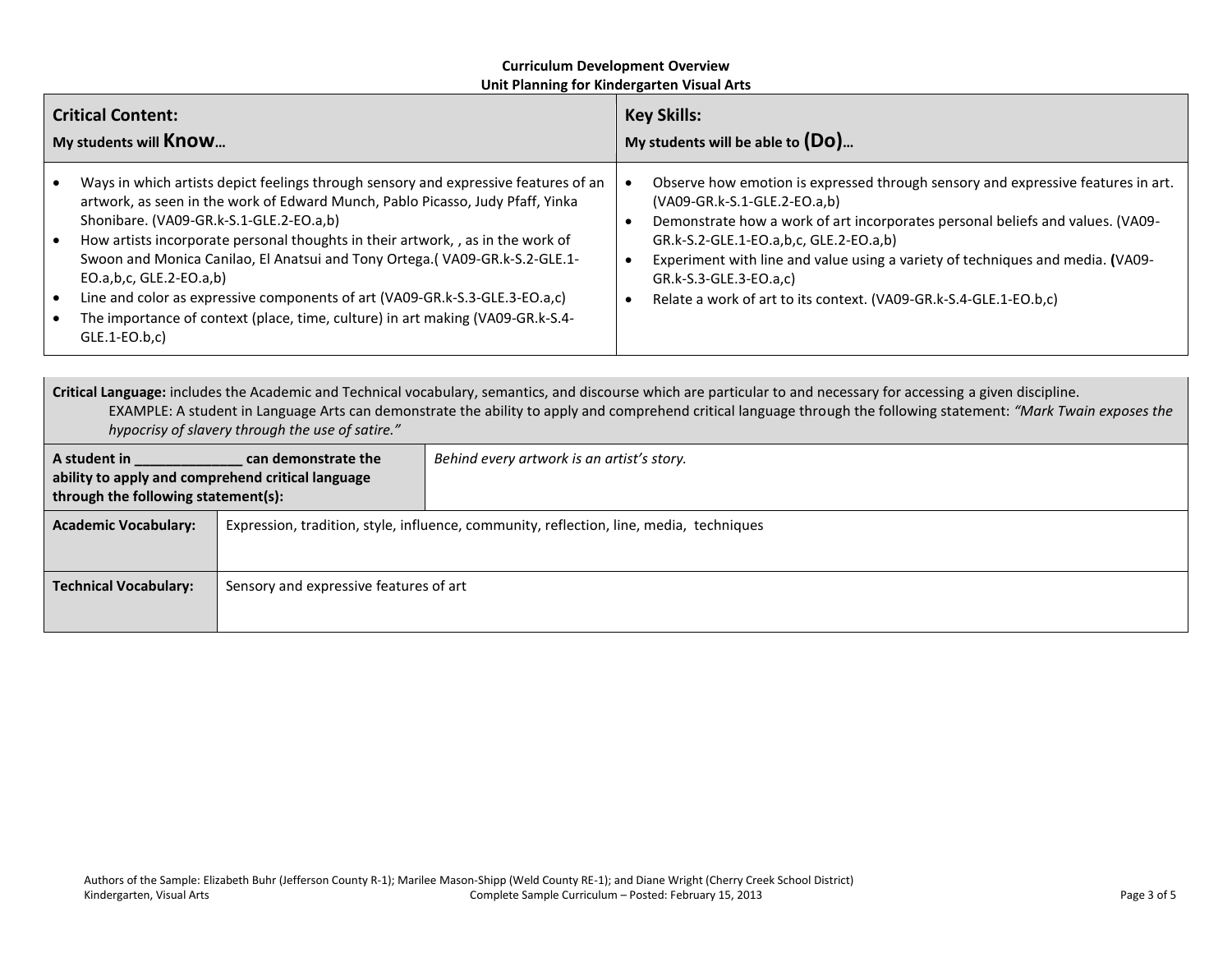| <b>Unit Title</b>                                     | What Do I See?                                                                                                                                                                                                                                                                                                                                       |                                                                                                                                                                                                                                | Length of Unit | <b>Instructor Choice</b> |
|-------------------------------------------------------|------------------------------------------------------------------------------------------------------------------------------------------------------------------------------------------------------------------------------------------------------------------------------------------------------------------------------------------------------|--------------------------------------------------------------------------------------------------------------------------------------------------------------------------------------------------------------------------------|----------------|--------------------------|
| <b>Focusing Lens(es)</b>                              | Point of View                                                                                                                                                                                                                                                                                                                                        | <b>Standards and Grade</b><br>VA09-GR.k-S.1-GLE.1, VA09-GR.k-S.1-GLE.2<br>VA09-GR.k-S.2-GLE.1, VA09-GR.k-S.2-GLE.2<br><b>Level Expectations</b><br><b>Addressed in this Unit</b><br>VA09-GR.k-S.2-GLE.1<br>VA09-GR.k-S.4-GLE.1 |                |                          |
| <b>Inquiry Questions</b><br>(Engaging-<br>Debatable): | Why do things look different out the window of your house at night vs. during the day? When it rains? When it snows? In the fall? In the spring?<br>(VA09-GR.k-S.1-GLE.1,2) and (VA09-GR.k-S.3-GLE.1-EO.a,b,c,d) and (VA09-GR.k-S.4-GLE.1-EO. a, d)<br>Can artists create under, over, beneath, around, inside?<br>Why do we see things differently? |                                                                                                                                                                                                                                |                |                          |
| <b>Unit Strands</b>                                   | Comprehend/Reflect/ Create / Transfer                                                                                                                                                                                                                                                                                                                |                                                                                                                                                                                                                                |                |                          |
| <b>Concepts</b>                                       | Observation, Perspective, Shape, Proportion, Expression, Experiment                                                                                                                                                                                                                                                                                  |                                                                                                                                                                                                                                |                |                          |

| <b>Generalizations</b>                                                                                                                                     | <b>Guiding Questions</b>                                                                                            |                                                                                                                                                                                               |  |  |
|------------------------------------------------------------------------------------------------------------------------------------------------------------|---------------------------------------------------------------------------------------------------------------------|-----------------------------------------------------------------------------------------------------------------------------------------------------------------------------------------------|--|--|
| My students will Understand that                                                                                                                           | <b>Factual</b>                                                                                                      | Conceptual                                                                                                                                                                                    |  |  |
| Artists observe the world from unique perspectives and<br>their viewpoints inform the shape of their expression.<br>(VA09-GR.k-S.1-GLE.1,GLE.2-EO. a, c)   | What is the difference in viewing an object through a<br>magnifying instrument versus the naked lens of the<br>eye? | How could details change depending on viewpoint?<br>What would the view be from the airplane? From space?<br>What is the ant's eye view of the world? From standing<br>on the tip of a spoon? |  |  |
| Artists experiment and play with materials and techniques<br>to reveal personal observational perspectives in artwork.<br>(VA09-GR.k-S.3-GLE.1-EO.a,b,c,d) | Why is experimenting and playing with materials<br>important in creating art?                                       | How might work change as an artist experiments and<br>plays with materials?                                                                                                                   |  |  |
| Artistic point of view is reflected in works of art.<br>(VA09-GR.k-S.2-GLE.2-EO.c, d)                                                                      | What visual clues tell us about an artist's point of view?                                                          | How does a work of art tell about the artist's background<br>and experiences?                                                                                                                 |  |  |